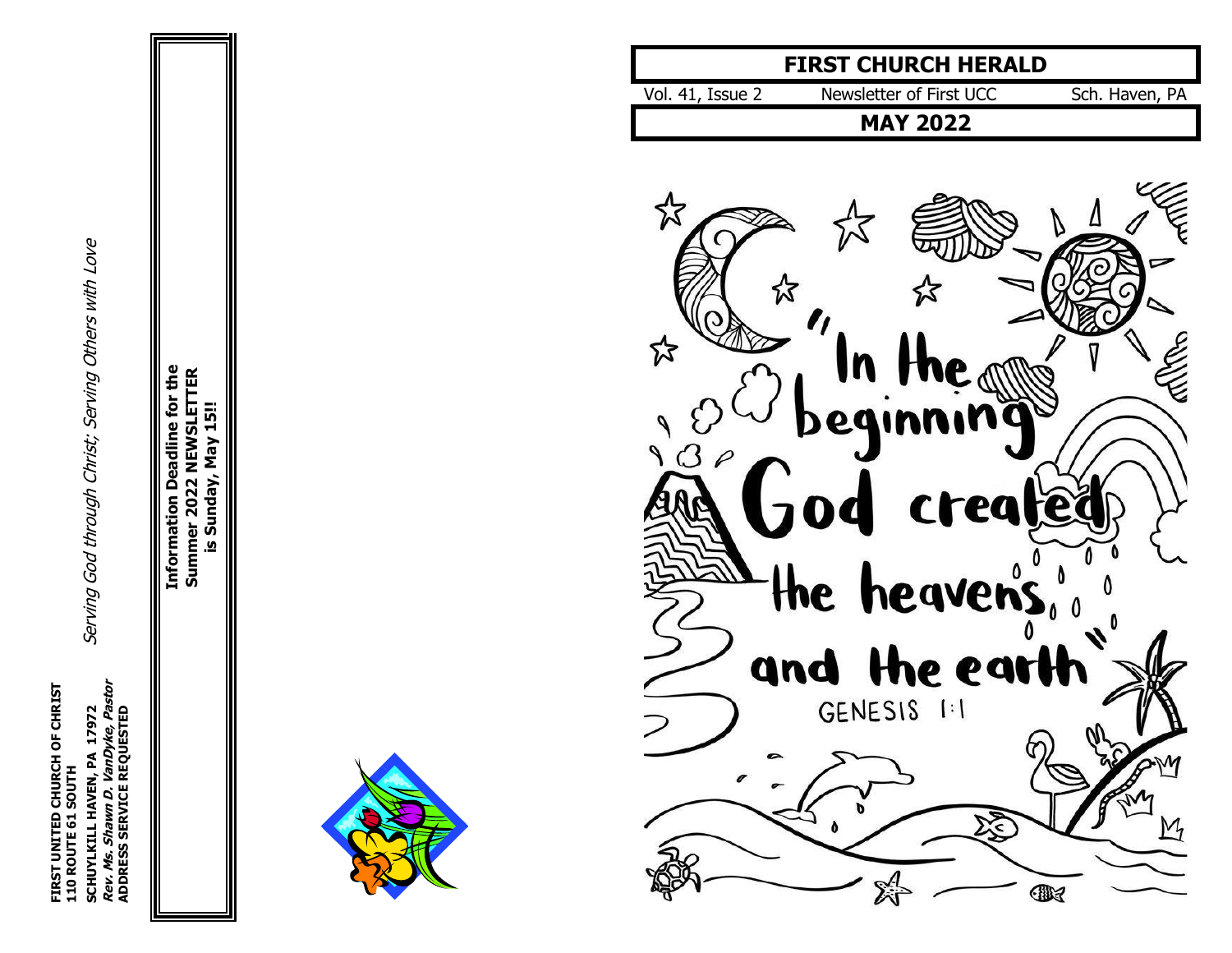# FIRST UNITED CHURCH of CHRIST

**Serving God through Christ; Serving Others with Love** 110 Route 61 South, Schuylkill Haven, PA 17972

**PHONE –** (570) 385-2049 **FAX # –** (570) 385-3019 **OFFICE HOURS –** 9 AM - 1 PM (Monday-Friday) **EMAIL –** [firstuccschuylkillhaven@verizon.net](mailto:firstuccschuylkillhaven@verizon.net) **WEBSITE –** [www.firstucc-haven.org](http://www.firstucc-haven.org/)

### **Rev. Ms. Shawn D. VanDyke, Pastor**

25 S. Margaretta St., Schuylkill Haven, PA 17972 (570) 385-5425 [firstuccpastor@verizon.net](mailto:firstuccpastor@verizon.net) Cell (570) 617-7185

### **OTHER STAFF**

**Music Director – Jacqueline Engel Church Secretary – Jen Semanco** (also Special Funds Treasurer) **Church Sexton – Penny Shade**

**WORSHIP & CHILDREN'S CHURCH –** Sundays, 9:30 AM

### **2022 CONSISTORY MEMBERS**

Harris Bradley, Vice President (385-1494); Brian Edling, Recording Secretary (385-7343); Keith Edling (385-1199); Carrie Ann Klinger, Treasurer (728- 0173); Kenny Klinger, President (205-5465); Owen Owens; Rusty Searle (385- 2533); Penny Shade (573-1449); Lora Yoder (272-224-1905); & Peggy Zechman (366-1400).

### **PHONE & EMAIL NOTIFICATIONS**

Phone & email are the quickest and easiest ways of getting information to church members. Please notify us of your current phone number and email.

### **SUMMER OFFICE HOURS**

During the summer months (June, July & August), the church office will be open **Monday, Tuesday, Wednesday & Thursday, 9 AM – 1 PM**. If any days need to be changed throughout the summer, it will be noted in the Sunday bulletin. As always, if we are not in the office, or stepped away from the phone, please leave a message on the answering machine and we will get back to you as soon as possible.

### **SALUTATIONS FROM SHAWN**

#### SOLI DEO GLORIA

In the early nineteenth century, European immigrants settling in Schuylkill County believed it important to thank God for their new home, asking for strength for the challenges they faced in the young United States of America. Utilizing the local schoolhouse, on December 23, 1820, the first minutes and constitution of the United Lutheran and Reformed Congregations in Manheim Township, Schuylkill County, were recorded. The writings open with the words, "SOLI DEO GLORIA." Solely to God Glory. Glory to God alone.

People gathered for worship on the infrequent occasions when an ordained pastor was available. Then on March 11, 1822, the Reformed Congregation recorded its first official service. Appropriately, the first communion recorded for the Reformed congregation was on Whit Sunday, May 26, 1822, which we today celebrate as Pentecost, the birth of the church.

This church has served God faithfully through a remarkable history. With the nation, we have survived a Civil War, as well as two world wars, the Great Depression, the Great Recession, and whatever we are experiencing now. In the last half century, the world has transformed rapidly through the development of digital technology, the internet, and social media. The promise of new beginnings with a new millennium was quickly replaced by the threat of terrorism, growing distrust of others, a pandemic and ensuing turmoil. The teachings of Jesus Christ are needed now more than ever.

Through these 200 years, we have known God's blessings. As the Body of Christ, we have cared for one another through war, flood, fire, and hardship with gifts of food, prayer, and compassion. Our trust in God has deepened, teaching us to put aside fear for we know God is in control. Indeed, God is with us always.

As we celebrate the 200<sup>th</sup> anniversary of the church on May 21 and 22, our mission continues. God has guided us through incredible change over two centuries. Remembering Jesus' Great Commandment, to love God and to love our neighbors as we love ourselves, we look forward to serving God for the next 200 years. May we seek God's purpose, hearing Christ's words, grounded in scripture and grace, dedicating ourselves to faith in action, as we serve God with heart, mind, soul, and strength. In all that we strive to do, may we proclaim glory to God alone. SOLI DEO GLORIA.

Yours in Christ, Pastor Shawn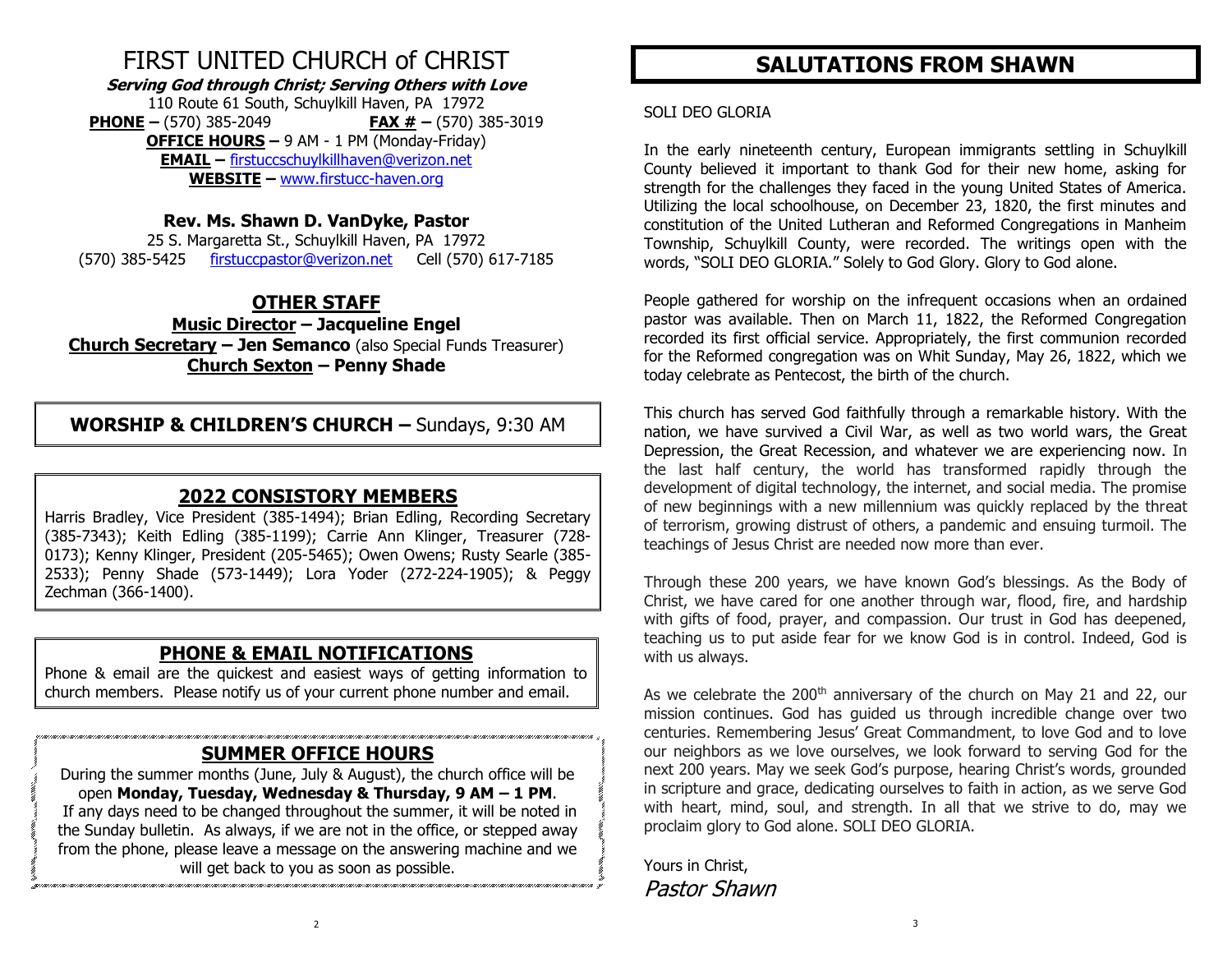### **WORSHIP DURING MAY**

### **Six Good Days**

Just as God created the heavens and the earth, God initiated a new creation through the resurrection of Jesus Christ. We are blessed with new life each day as we grow in the promise that God is with us always.

| May 1              | 3 <sup>rd</sup> Sunday of Easter |                                | <b>Separating Lights and Darks</b> |
|--------------------|----------------------------------|--------------------------------|------------------------------------|
| Genesis 1:6-8      |                                  | Water and Sky                  |                                    |
| Revelation 5:11-14 |                                  | Worthy is the Lamb             |                                    |
| John 20:19-31      |                                  | Jesus Appears to the Disciples |                                    |
|                    |                                  |                                |                                    |

| May 8             | 4 <sup>th</sup> Sunday of Easter |                           | <b>Yielding Seeds</b>      |
|-------------------|----------------------------------|---------------------------|----------------------------|
| Mother's Day      |                                  |                           |                            |
| Genesis 1:9-13    |                                  | Earth, Sea and Vegetation |                            |
| Revelation 7:9-17 |                                  | The Great Crowd           |                            |
| John 21:1-14      |                                  |                           | Jesus Appears on the Beach |
|                   |                                  |                           |                            |

| <b>May 15</b>     | 5 <sup>th</sup> Sunday of Easter       |                                | Large, Small, Good |
|-------------------|----------------------------------------|--------------------------------|--------------------|
|                   | Summer Newsletter Information Deadline |                                |                    |
| Genesis 1:14-23   |                                        | Light, Darkness, Water and Sky |                    |
| Revelation 21:1-6 |                                        | The New Earth                  |                    |
| John 21:15-19     |                                        | Jesus Talks with Peter         |                    |

#### **May 22 6 th Sunday of Easter**

200th Anniversary Celebration Rev. William Worley, Pennsylvania SE Conference Minister

#### **May 29 th Sunday of Easter The Breath of Life**

Strengthen the Church Offering

Genesis 1:24-31 Creatures of Every Kind and Humans Acts 1:1-11 Jesus Ascends to Heaven Luke 24:44-53 Jesus Ascends into Heaven

### **Worship Tech Team Needed**

Three or more volunteers are needed to set up equipment around 9:15 AM to record Sunday worship for Facebook and YouTube. Ideally volunteers would serve once a month. Please call the church office or talk to Pastor Shawn.



4

### **OFFERING**

### **Communion & Food Pantry Donations May 1**

As we come to be fed at the Lord's Table, we remember those in our community who have difficulty feeding themselves. Our donations of nonperishable foods to the SH Food Pantry are much needed and appreciated.

### **The Compassion Fund May 15**

This Special Offering is placed in an emergency fund for church members' use.

#### **Special Offering Envelopes**

The envelope offerings collected for **Anniversary Sunday** (May 22) will be used to support the on-going ministry of First UCC.

#### **Strengthen the Church May 29 May 29**

This offering re-imagines and builds the future of the United Church of Christ. As God calls our congregations to be the church in new ways, your generosity will plant new churches, awaken new ideas in existing churches, and develop the spiritual life of our youth and young adults, building up the Body of Christ. Your gift to "Strengthen the Church" may be offered in worship on May 29 or any time through ucc.org.

If you are unable to join us for worship, please mail your offering envelopes to First UCC, 110 Route 61 South, Schuylkill Haven PA 17972; or if you do online banking arrange to send a check to the church.

#### **\*\*\*\*\*\*\*\*\*\*\*\*\*\*\*\*\*\*\*\*\*\*\*\*\*\*\*\*\*\*\*\*\*\*\*\*\*\*\*\*\*\*\*\*\*\*\*\*\*\*\*\*\*\*\*\*\***

### **CONSISTORY MEETINGS 6:30 PM, Second Tuesday**

Tuesday, May 10

**\*\*\*\*\*\*\*\*\*\*\*\*\*\*\*\*\*\*\*\*\*\*\*\*\*\*\*\*\*\*\*\*\*\*\*\*\*\*\*\*\*\*\*\*\*\*\*\*\*\*\*\*\*\*\*\*\***

### **EVIDENCE OF STEWARDSHIP**

The year-end totals for March 2021 and totals for March 2022.

| TOTAL EXPENSES -<br>\$47,046.72<br>\$67,901.61            |  |
|-----------------------------------------------------------|--|
| \$16,313.77<br>Revenue —<br>\$9,584.86                    |  |
| \$47,100.00<br>\$34,300.00<br>Resources from Kline Fund – |  |
| \$63,413.77<br>\$43,884.86<br>TOTAL REVENUE -             |  |
| $$ -3,161.86$<br>$$ -4,487.84$<br>Gain/Loss –             |  |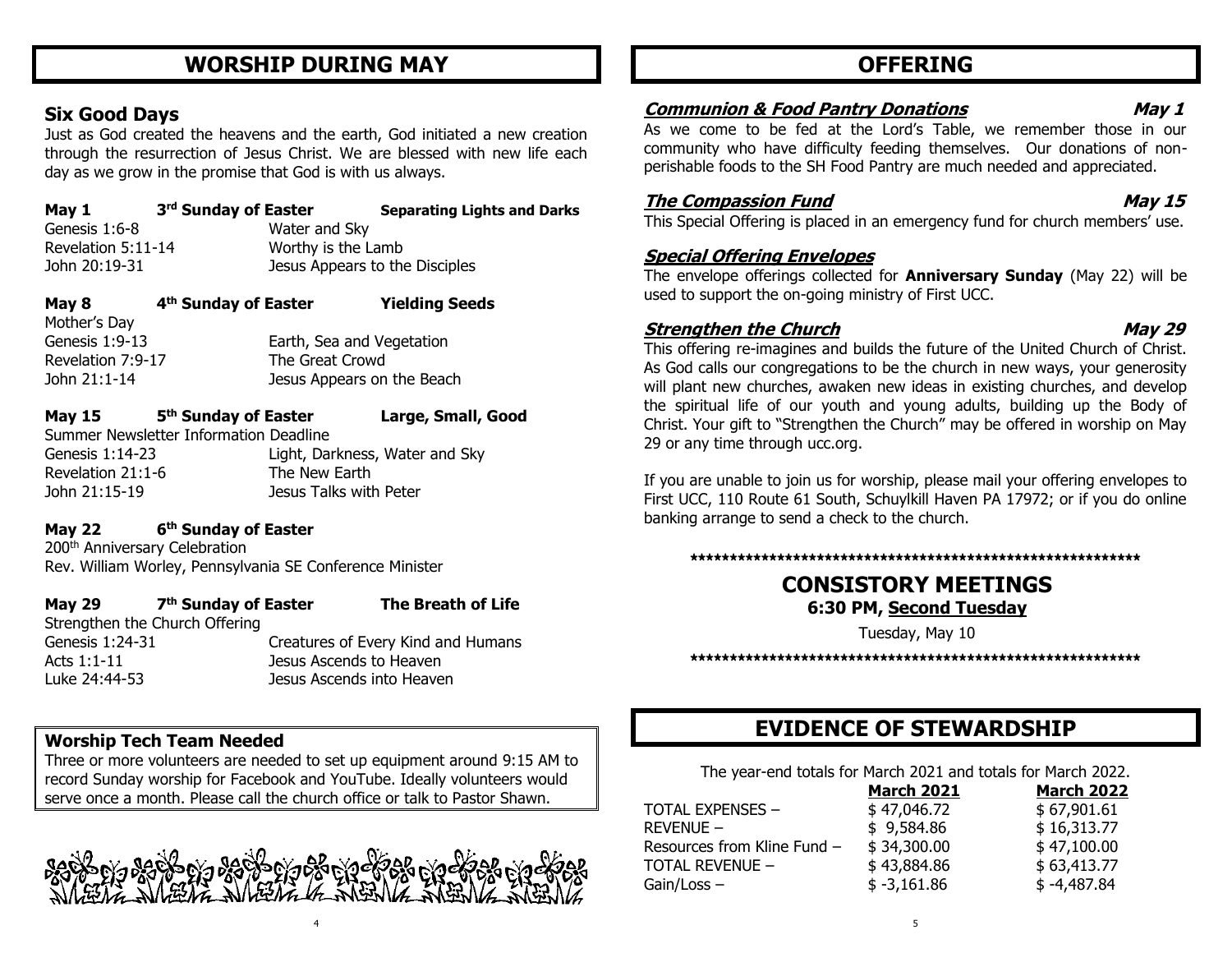### **200th ANNIVERSARY**

#### **It's Time to Celebrate 200 Years of Service!**

Thanks to God, First Church is celebrating 200 years of service to Christ and community. We will host an Open House on Saturday, May 21, from 10 AM-3 PM. A basket raffle will be offered for church members and visitors throughout the anniversary events.

On Sunday, May 22, at 9:30 AM worship, the Rev. Bill Worley, Pennsylvania SE Conference Minister, will preach, congratulating us on the past and challenging us to commit to another 200 years of sharing the Good News of Jesus Christ with the world. Following worship, a fellowship dinner will be held. Please sign-up or call the church office to let us know you will attend.

Please share the hospitality of the church with our neighbors by offering an hour or two of your time on Saturday, May 21, to help with building tours and refreshments. A group of people are preparing for both days. If you are interested, please talk to Penny Shade.

### **CHILDREN'S CHURCH**

#### **THE SEASON OF EASTER**

- 5/1 God's Creation and You
- 5/8 God's Family and Yours
- 5/15 God Saw Everything Was Good

May 15 will be the last Sunday for weekly Children's Church until next fall. Please check the summer newsletter for updated information about children's Christian education opportunities from June through August.

### **CONFIRMATION**

#### **Confirmation Class, Sundays after Bell Choir until 12:30 PM**

The last class confirmation class of this year will be May 15. If a confirmand is ill or will miss church for another reason, please leave a message at the church for Pastor Shawn, text her, or send a Facebook message. In addition to weekly participation in worship and confirmation class, confirmands complete their Spring Flower Sale after worship on May 8 when people pickup their orders.



### **CHRISTIAN PASSAGES / SPIRITUAL JOURNEYS**

**Births – Kayden Parker Semanco**, newborn son of **Nick Semanco & Alycia Enders**, was born on Saturday, March 19. Kayden is the grandson of **Greg & Jen Semanco** and nephew of **Zack & Josh Semanco**.

**Theodore Christopher Frushon**, newborn son of **Chris & Justene Frushon**, who was born on Tuesday, March 22. Teddy is the brother of **Marshall, Claire & Reese**, grandson of **Jay & Diane Newswanger** and nephew of **Danielle Guldin**.

**Death** – **Joey Donati** passed away on January 31, 2022. Joey is survived by his wife Tina, daughter Adrienne, grandson Dante Curran, parents John & Carol Donati, brother Mike Donati, sister Anna Haller and the extended Donati family.

### **CHURCH FUND RAISERS**

#### **Annual Car Show Saturday, August 6**

Planning for the car show has begun. Talk to Kenny Klinger if you would like to help organize this fund raiser.

#### **Shank's Vanilla**

8 oz. bottles of vanilla are being sold for \$7 per bottle.

**Boyer's Tag.** Boyer's SKU Tags are available in the Narthex. When you purchase groceries at Boyer's, ask to have your tag read. Periodically, Boyer's will tally the readings and send a check to the church. (Don't hand in receipts.)

**Redner's Save-A-Tape.** Pick up a Save-A-Tape card at Redner's and use it whenever you buy groceries. Hand in your Redner's receipts by placing them in the box in the Narthex.

### **CHURCH OFFICE UPDATES**

#### **Church Office Closed:**

**Monday, May 30 (Memorial Day)**

#### **Office Drop Box**

Reminder: a black drop box was installed to the left of the office door. This is a locked/secure box and a safe location and contactless way for you to deliver items outside of (or during) office hours. The box is checked daily.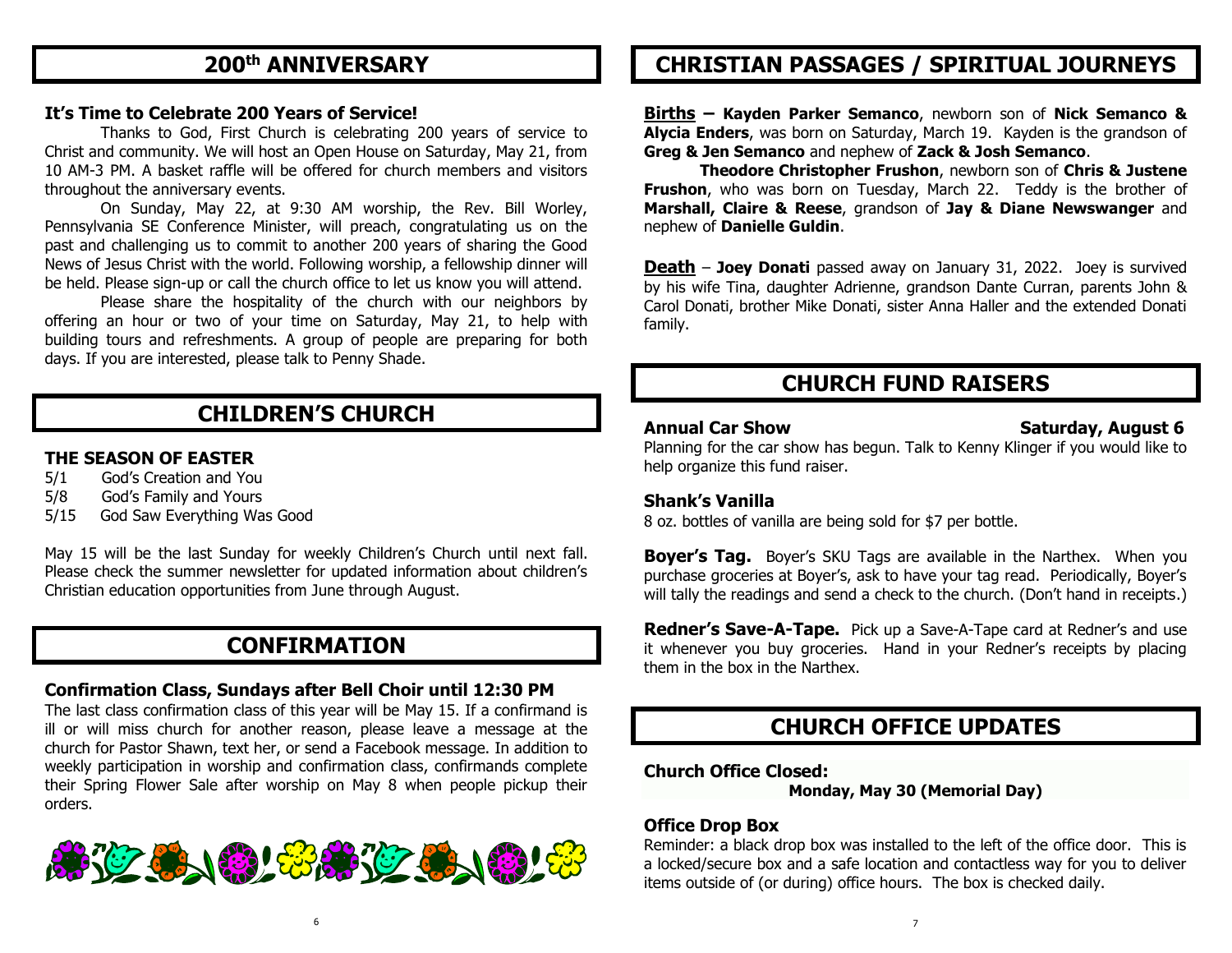### **GRADUATES**

#### **Graduation Recognition Communisty Sunday, May 22**

Congratulations to Our Graduates! This coming spring, several of our young people are scheduled to graduate from high school, and college. Graduates will be recognized in worship on Sunday, May 22 as part of our 200<sup>th</sup> Anniversary Celebration. Please notify the church office if we have overlooked a graduate.

We pray for God's blessings for our high school graduates during their final months of study … **Gavin Fry** (Blue Mountain); **Olivia Lang** & **Riley Moyer** (Schuylkill Haven); and college graduates … **Matthew Mabry** (Penn State Schuylkill). **Congratulations!!** 

### **MEAT BINGO**

The profit from the March 12/13 Meat Bingo was \$2,549.02, plus \$200 collected in offering envelopes. Profits from bingo are placed in the church's general budget for everyday expenses. **Thank you for your support!!**

**Our next Meat BINGO is scheduled for Saturday, May 14.** Doors open at 11 AM; games begin at 1 PM. The prizes will be packages of meat. There will be 20 games for **\$20**. Specials & Raffles are extra. Food and refreshments will be available. We are also looking for helpers age 13 and older. Please call the church office if you are able to volunteer.

**Fall 2022 BINGO** dates will be announced over the summer.

**PARKING:** When parking for our fundraisers, we ask that all workers park in the upper lot so the spots in the lower lot are available for our patrons.

### **MUSIC MINISTRY**

#### **BELL CHOIR REHEARSAL**

### **Sundays after Worship for 45 Minutes through May 15**

New members are always welcome. If you have questions about the music program, contact Jacquie Engle, our Music Director, 570-971-4195 or email her at [jengel800@gmail.com.](mailto:jengel800@gmail.com)



### **PENNSYLVANIA SE CONFERENCE**

#### **2022 PSEC ANNUAL SPRING MEETING**

#### **Friday, June 3 – Saturday, June 4, West Chester University**

"Living the Jesus Life—Contemplatives in Action" is planned as a time of soulful recovery and revival amid the exhaustion created by the pandemic and the new realities to which we have had to adapt. Spiritual practices (prayer, meditation, scripture study) and active living (ministering to the needs of our communities) unite us for a weekend of living together the Jesus life. Talk to Pastor Shawn if you would like more information.

Documents for the meeting will be available the first week of May.

### **SCHUYLKILL ASSOCIATION**

#### **Schuylkill Association Spring Meeting, May 1, 3-5 PM**

Zion Blue Mountain UCC, Strausstown, in person and on Zoom. Registration and fellowship begin at 2:30 PM. Ask Pastor Shawn for details.

#### **Camping at Locust Lake State Park**

The Schuylkill Association supports a summer chaplain at Locust Lake. Church members are always welcome to attend the 9:30 AM worship service!

### **UNITED CHURCH OF CHRIST**

#### Dear Friends,

**Thank you** for your generous gifts to One Great Hour of Sharing (OGHS)! We appreciate your commitment to stand with our local and international partners as they care for people fleeing their countries due to wars and other conflicts, provide food and water to poverty-stricken communities, provide emergency relief to communities rebuilding after disasters, and empower women with opportunities that provide resources for their families Love responds! Through your gifts to OGHS, you bear witness to the words found in 1 Corinthians 13:13 "now these three remain: faith, hope and love. But the greatest of these is love!"

### **SOUL (Seniors Out to Lunch)**

Seniors Out to Lunch meets on the second Tuesday of the month at noon. This includes everyone over 50 years old (but other adults are welcome). Call Iris Weller at 570-366-0897 if you would like to attend.

May 10 – Ruby Tuesdays, Rt. 61 Pottsville